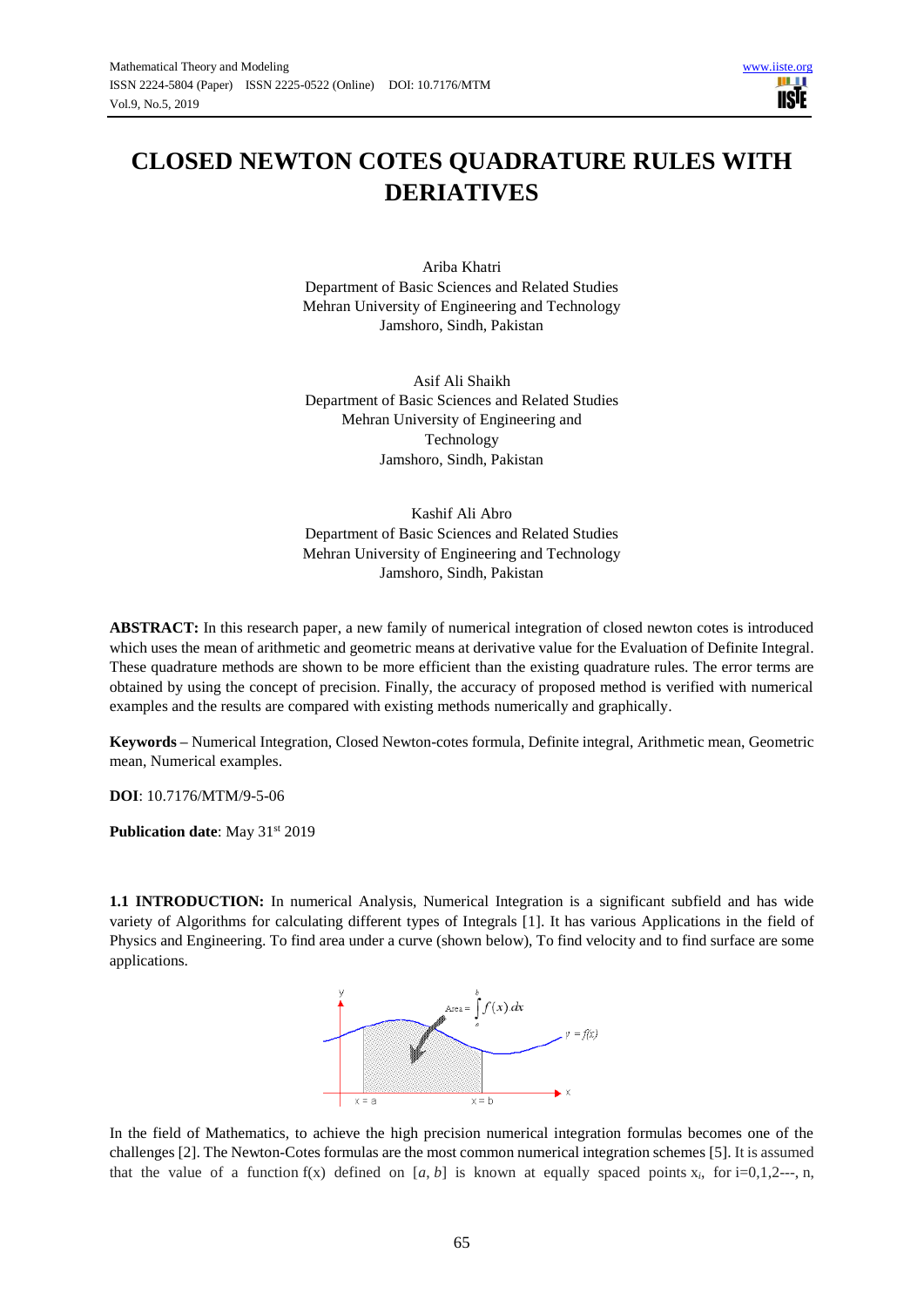where  $x_0 = a$  and

 $x_n = b$ . The general form for closed Newton cotes of degree n is stated as

$$
\int_a^b f(x)dx \approx \sum_{i=0}^n w_i f(x_i) \qquad \dots (1)
$$

Where there are (n+1) distinct points, such that  $a=x_0 < x_1 < ··· x_n=b$ ,  $x_i=x_0+ih$ ,  $i=0,1,2, ···n$ , and (n+1) weights  $w_0, w_1,$ … $w_n$ , also h =  $\frac{b-a}{n}$  $\frac{-a}{n}$ . These weights can be calculated by two ways. [9]

The first way is to interpolate  $f(x)$  at (n+1) points  $x_0, x_1, \ldots, x_n$ , using the Lagrange polynomials and then integrating the foresaid polynomial to obtain 1.The second method is based on the precision of Quadrature formula. Select the values for  $w_i$  so that the error of approximation in the Quadrature formula is zero, i-e

$$
E_n[f] = \int_a^b f(x)dx - \sum_{i=0}^n w_i f(x_i) = 0 \quad ...(2)
$$

Where  $f(x)=x^j$ , j=0,1,2…n.

An integration method of the form 1 is said to be of order P if it produces accurate results  $E_n[f]=0$  for all polynomials of degree less than or equal to P. [10]

Some of the closed Quadrature formula are derived depending on different values of n. For n=1: Trapezoidal rule  $b-a$  $\frac{-a}{2}[f(a) + f(b)] - \frac{(b-a)^3}{12}$  $\int_a^b f(x)dx = \frac{b-a}{2}[f(a) + f(b)] - \frac{(b-a)^3}{12}f''(\xi)$  $\int_{a}^{b} f(x)dx = \frac{b-a}{2}[f(a) + f(b)] - \frac{b-a}{12}f''(\xi)$ , where  $\xi \in (a, b)$ …(3)

For n=2 :Simpson's 1/3<sup>rd</sup> rule 
$$
\int_a^b f(x)dx = \frac{b-a}{6}[f(a) + 4f(\frac{a+b}{2}) + f(b)] - \frac{(b-a)^5}{2880}f^4(\xi), \text{ where } \xi \in (a, b)
$$
  
...(

It is known that the degree of precision is  $(n+1)$  for even values of n's and n for odd values of n's. [6]

Several works have been carried out to improve the order of accuracy of the existing newton cotes rules. Dehghan, M., Masjed-Jamei, M. and Eslahchi, M.R [6,7,8] improved closed, open and semi-open newton cote's formula by including the location of boundaries of the interval as two additional parameter and rescaling the original integral to fit the optimal boundary. Clarence O.E Burg [3] introduced a different approach by using first and higher order derivatives at the evaluation locations within the closed newton cote's quadrature in order to increase the precision and order of accuracy. Clarence and Ezachiel[4] introduced derivative based midpoint quadrature rule for improvement of the existing formula. Weijing Zhoe and Hongxing Li[17] improved the closed newton cote's Quadrature formula by putting in the midpoint derivative. T.Ramchandra et al[11,12,13,14,15,16] used the technique of Weijing and they applied this technique by using Geometric mean, harmonic mean, Heronian mean , centroidal mean, mean square. The motivation of this research paper is to introduce new derivative-based closed cotes Rules for numerical integration which uses mean of arithmetic mean and geometric mean at derivative value. These schemes are discussed in section 1.1.1 and in section 1.1.2, the error terms for the proposed schemes are also derived. Lastly the numeric examples are solved to show the effectiveness of the proposed schemes in section 1.1.3.

#### **1.1.1 METHODOLOGY**

In this Section, A new formula is derived by using mean of arithmetic mean and geometric mean at the terminal points [a, b] in Newton cotes quadrature formula for the evaluation of a definite integral.

 $\triangleright$  Closed Trapezoidal rule (n=1) using mean of arithmetic and geometric means is

$$
\int_{a}^{b} f(x)dx = \frac{b-a}{2} [f(a) + f(b)] - \frac{(b-a)^3}{12} f''(\frac{a+2\sqrt{ab}+b}{4}) \quad ...(5)
$$

The precision of this method is 2.

Proof: For  $f(x) = x^2$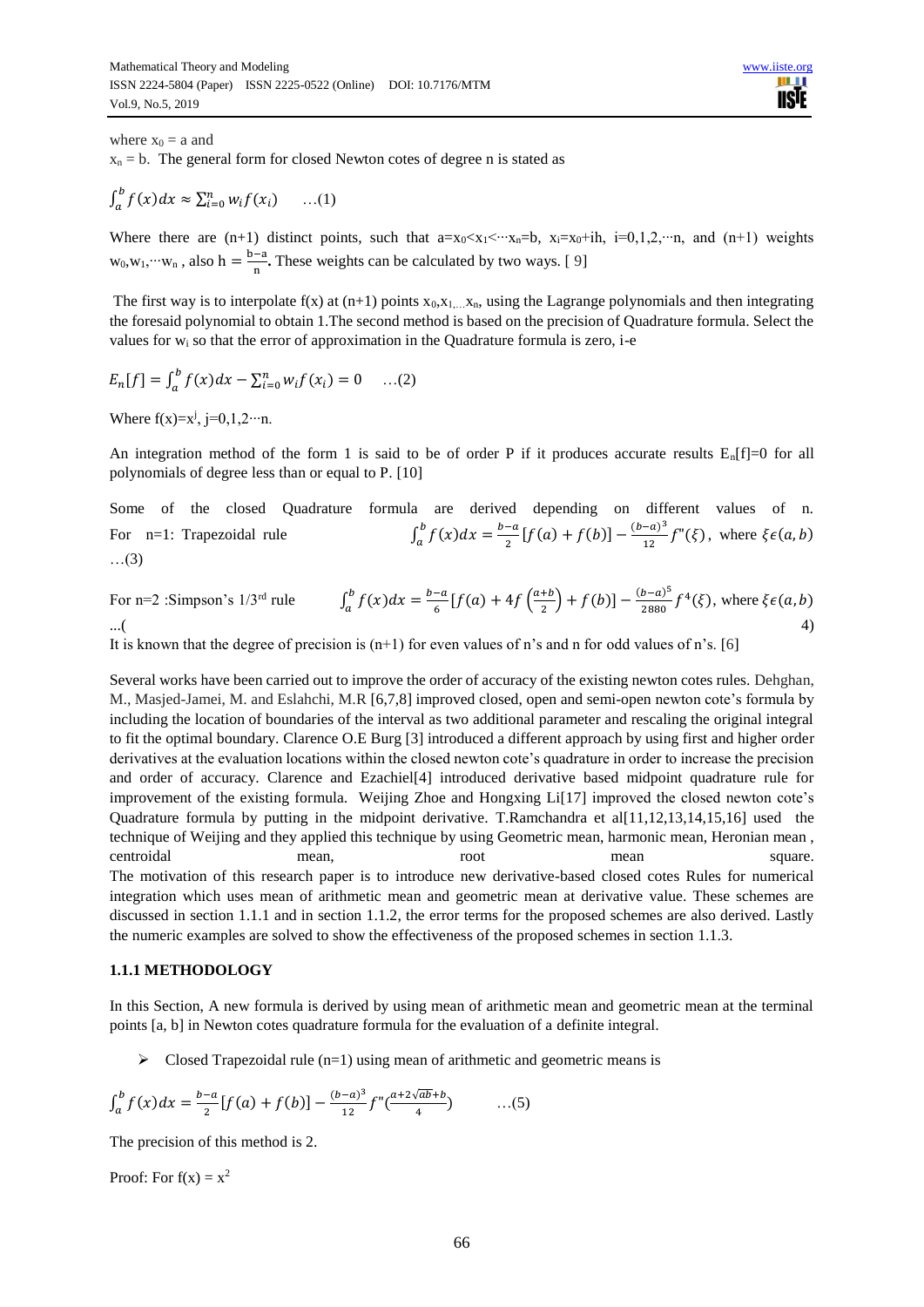n m **IISTE** 

The exact value of  $\int_{a}^{b} x^2 dx = \frac{1}{2}$  $\int_a^b x^2 dx = \frac{1}{3}(b^3 - a^3)$  $\int_{a}^{b} x^2 dx = \frac{1}{3}(b^3 - a^3);$ 

By using (7), 
$$
\frac{b-a}{2}(a^2 + b^2) - \frac{2(b-a)^3}{12} = \frac{1}{3}(b^3 - a^3)
$$
.

The solution is exact. Thus, the precision of the closed Trapezoidal rule with mean of A.M and G.M is 2 whereas the precision of the existing Trapezoidal rule (3) is 1

 $\triangleright$  Closed Simpson's 1/3<sup>rd</sup> rule (n=2) using mean of arithmetic and geometric means is

$$
\int_{a}^{b} f(x)dx = \frac{b-a}{6} [f(a) + 4f(\frac{a+b}{2}) + f(b)] - \frac{(b-a)^5}{2880} f^4(\frac{a+2\sqrt{ab}+b}{4}) \qquad \dots (6)
$$

The precision of this method is 4.

Proof: For  $f(x) = x^4$ .

The exact value of  $\int_{a}^{b} x^4 dx = \frac{1}{b}$  $\int_a^b x^4 dx = \frac{1}{5} (b^5 - a^5)$  $\int_{a}^{b} x^{4} dx = \frac{1}{5} (b^{5} - a^{5});$ 

By using (8), 
$$
\frac{b-a}{6}\left[a^4 + 4\left(\frac{a+b}{2}\right)^4 + b^4\right] - \frac{24(b-a)^5}{2880} = \frac{1}{5}(b^5 - a^5).
$$

It shows that the solution is exact. Thus, the precision of the closed Simpson's  $1/3<sup>rd</sup>$  rule with mean of arithmetic and geometric means is 4 whereas the precision of the existing Simpson's  $1/3^{rd}$  rule (4) is 3.

### **1.1.2 ERROR TERMS OF THE PROPOSED METHOD**

In this section, the error terms for the mean of arithmetic and geometric means derivative -based closed newton cotes quadrature rule is derived. The error terms can be calculated by different ways. Here error terms are obtained by using the difference between the quadrature formula for the monomial  $\frac{x^{p+1}}{x^{p+1}}$  $\frac{x}{p+1}$  and the exact result 1  $\frac{1}{(p+1)!} \int_a^b x^{p+1} dx$ , where p is the precision of the quadrature formula.

> The error term for Trapezoidal rule (n=1) is E<sub>1</sub>[f] =  $-\frac{(b-a)^3}{40}$  $\frac{(-a)^3}{48}(\sqrt{b}-\sqrt{a})^2 f^3(\xi)$  .... (7) where  $\xi \in (a,b)$ 

Proof: Let  $f(x) = x^3/3!$ ,  $\int_a^b x^3 dx = \frac{1}{4}$  $\int_a^b x^3 dx = \frac{1}{4!} (b^4 - a^4)$  $\int_{a}^{b} x^{3} dx = \frac{1}{4!} (b^{4} - a^{4});$ 

Using 
$$
5, \frac{b-a}{3!2} [b^3 + a^3 - (b-a)^2 (\frac{a+2\sqrt{ab}+b}{4})]
$$

Therefore,

$$
\frac{1}{4!}(b^4 - a^4) - \frac{b-a}{3!2}[b^3 + a^3 - (b-a)^2 \left(\frac{a+2\sqrt{ab}+b}{4}\right) = -\frac{(b-a)^3}{48}\left(\sqrt{b}-\sqrt{a}\right)^2
$$

> The error term for Simpson's  $1/3^{\text{rd}}$  (n=2) is E<sub>2</sub>[f]=  $-\frac{(b-a)^5}{44520}$  $\frac{(b-a)^5}{11520}(\sqrt{b}-\sqrt{a})^2f^5$  $\dots(8)$ where  $\mathcal{E}(\mathbf{a},\mathbf{b})$ 

Proof: Let  $f(x) = x^5/5!$ ,  $\int_a^b x^5 dx = \frac{1}{72}$  $\int_a^b x^5 dx = \frac{1}{720} (b^6 - a^6)$  $\int_{a}^{b} x^5 dx = \frac{1}{720} (b^6 - a^6);$ 

Using 6, 
$$
\frac{b-a}{5!6} [a^5 + b^5 + 4 \left(\frac{a+b}{2}\right)^5 - \frac{(b-a)^4}{4} \left(\frac{a+2\sqrt{ab}+b}{4}\right)]
$$

Therefore,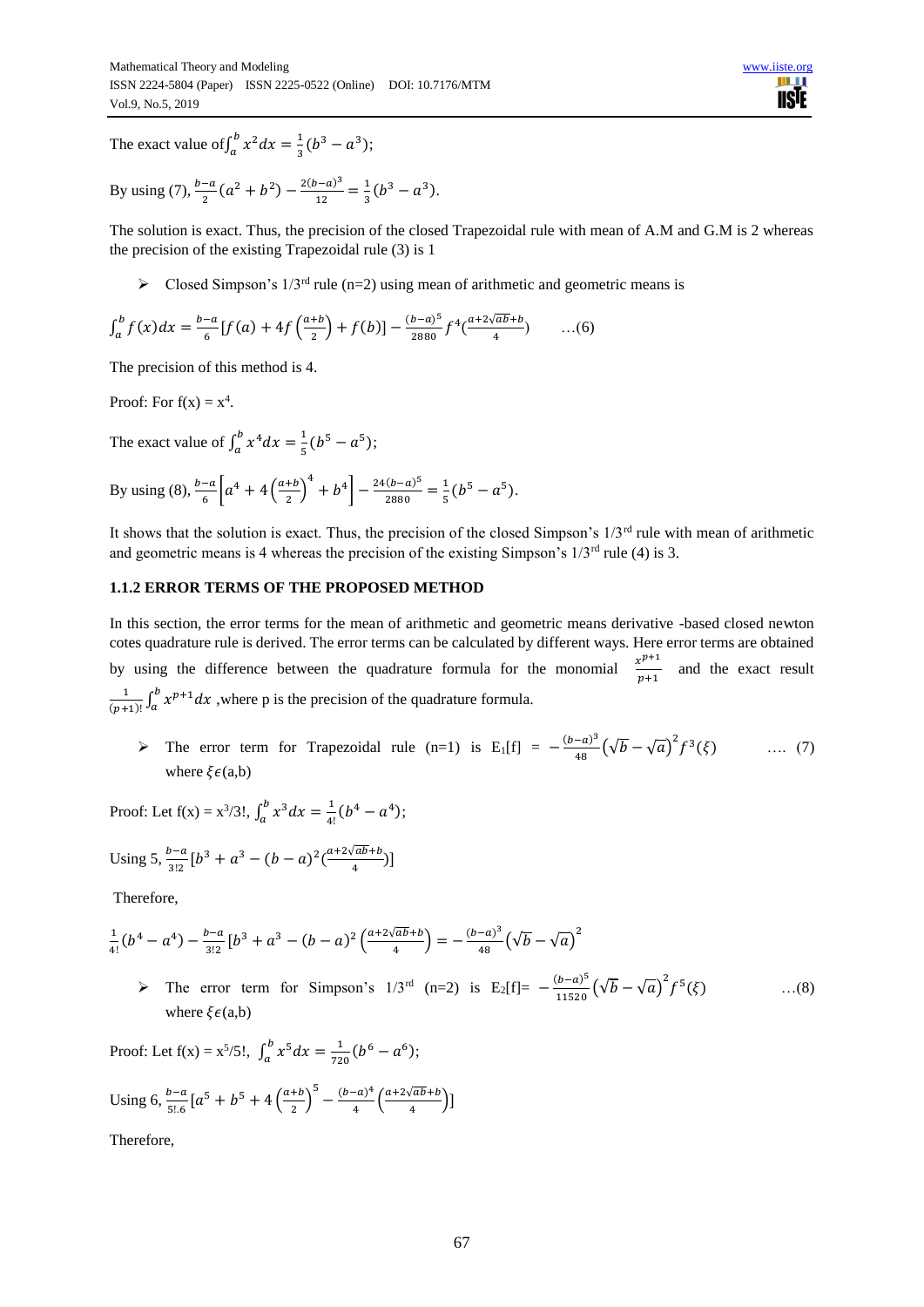$$
\frac{1}{6!} (b^6 - a^6) - \frac{b-a}{5!} \left[ a^5 + b^5 + 4 \left( \frac{a+b}{2} \right)^5 - \frac{(b-a)^4}{4} \left( \frac{a+2\sqrt{ab}+b}{4} \right) \right] = -\frac{(b-a)^5}{11520} \left( \sqrt{b} - \sqrt{a} \right)^2
$$

## **1.1.3 Numerical Examples;**

In this section, some integrals are computed in oder to compare the effectiveness of Closed Newton Cotes formula and the proposed method.

**Example # 1:**  $\int_0^2 e^x dx = 6.389056$ 

(Zhao and Li 2013; T.Ramachandran et al 2016)

**Example #2:**  $\int_0^{\pi/2} \sin x dx = 1.000000$ 

**Example** # 3:  $\int_0^2 e^{-x^2} dx$  $\int_0^2 e^{-x^2} dx = 0.8820813908$ 

(Burg 2012; Burg and Degny 2013)

**Example #4**  $\int_0^1 \frac{\ln(1+x)}{1+x}$  $\int_0^1 \frac{\ln(1+x)}{1+x} dx = 0.2402265070$ 

Since the exact results for integral in example 3 is not available, this example is approximated to 10 significant digits as shown above.In table 1-4 examples (1-4) are solved by new scheme and compared with Existing for n=1 case (Trapezoidal) respectively. In tables 5-8 the same examples (1-4) are solved and compared for n=2 case (Simpson's 1/3rd) respectively. The Number of Iteration shows the Number of equally spaced sub-intervals for composite rules. In graphs the Absolute error are compared for case 1 and case 2 (Fig 1-4) for all the above examples. The Absolute error is defined as  $|Exact\ value - Approximated\ value|$ .

| Table 1           | Trapezoidal       |          |                   | Modified Trapezoidal |  |
|-------------------|-------------------|----------|-------------------|----------------------|--|
| <b>Iterations</b> | Approximate value | Error    | Approximate value | Error                |  |
| $N=1$             | 8.389056          | 2.000000 | 7.289909          | 0.900853             |  |
| $N=2$             | 6.91281           | 0.523754 | 6.448014          | 0.058958             |  |
| $N=3$             | 6.623953          | 0.234897 | 6.417623          | 0.028567             |  |
| $N=4$             | 6.52161           | 0.132554 | 6.401012          | 0.011956             |  |
| $N=5$             | 6.474017          | 0.084961 | 6.39066           | 0.001604             |  |

| Table 2           | Trapezoidal rule  |          | Modified Trapezoidal |          |
|-------------------|-------------------|----------|----------------------|----------|
| <b>Iterations</b> | Approximate value | Error    | Approximate value    | Error    |
| $N=1$             | 0.785398          | 0.214602 | 0.908998             | 0.091002 |
| $N=2$             | 0.948059          | 0.051941 | 0.992694             | 0.007306 |
| $N=3$             | 0.977049          | 0.022951 | 0.998389             | 0.001611 |
| $N=4$             | 0.987116          | 0.012884 | 0.999454             | 0.000546 |
| $N=5$             | 0.991762          | 0.008238 | 0.999765             | 0.000235 |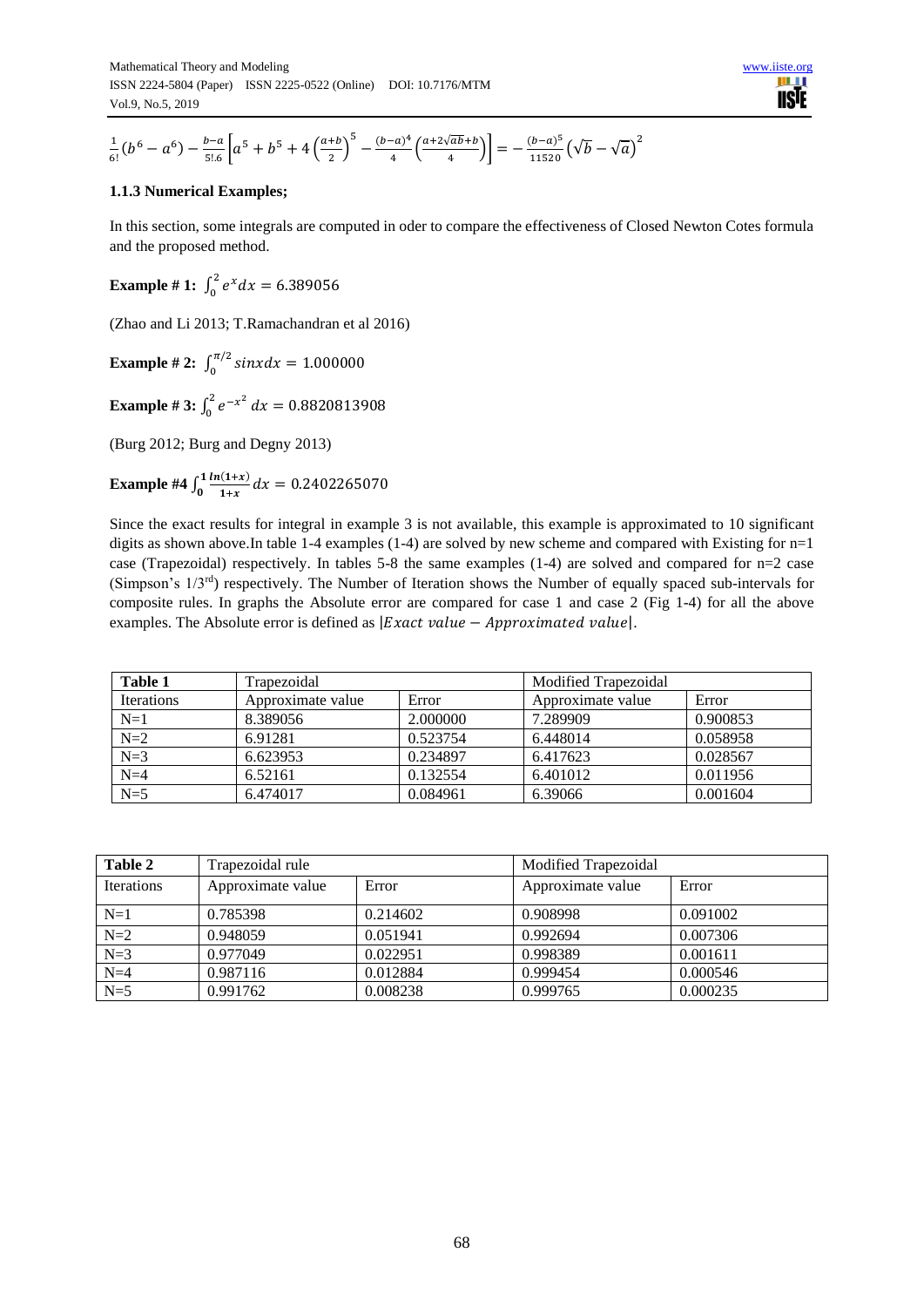

| Table 3           | Trapezoidal rule  |                           | Modified Trapezoidal |                          |
|-------------------|-------------------|---------------------------|----------------------|--------------------------|
| <b>Iterations</b> | Approximate value | Error                     | Approximate value    | Error                    |
| $N=8$             | 0.8817037913      | $3.775995 \times 10^{-4}$ | 0.8822541954         | $1.728046\times 10^{-4}$ |
| $N=16$            | 0.8819862453      | $9.51455 \times 10^{-5}$  | 0.8820911872         | $9.7964\times10^{-6}$    |
| $N = 32$          | 0.8820575578      | $2.3833 \times 10^{-5}$   | 0.8820819715         | $5.807\times10^{-7}$     |
| $N=64$            | 0.8820754296      | $5.9612\times10^{-6}$     | 0.8820814261         | $3.53\times10^{-8}$      |
| $N = 128$         | 0.8820799003      | $1.4905\times10^{-6}$     | 0.8820813929         | $2.1\times10^{-9}$       |

| Table 4           | Trapezoidal rule  |              | Modified Trapezoidal |              |
|-------------------|-------------------|--------------|----------------------|--------------|
| <b>Iterations</b> | Approximate value | Error        | Approximate value    | Error        |
| $N=1$             | 0.1732867951      | 0.0669397119 | 0.2822452121         | 0.0420187051 |
| $N=2$             | 0.2217984336      | 0.0184280734 | 0.2458659429         | 0.0056394359 |
| $N=3$             | 0.2318479079      | 0.0083785991 | 0.2417327799         | 0.0015062729 |
| $N=4$             | 0.2354730396      | 0.0047534674 | 0.2407908564         | 0.0005643494 |
| $N=5$             | 0.2371718306      | 0.0030546764 | 0.2404849029         | 0.0002583959 |

| Table 5           | Simpsons $1/3^{rd}$ |          | Modified Simpsons $1/3^{rd}$ |          |
|-------------------|---------------------|----------|------------------------------|----------|
| <b>Iterations</b> | Approximate value   | Error    | Approximate value            | Error    |
| $N=1$             | 6.420728            | 0.031672 | 6.402409                     | 0.013353 |
| $N=2$             | 6.39121             | 0.002154 | 6.389274                     | 0.000218 |
| $N=3$             | 6.389489            | 0.000433 | 6.389076                     | 0.00002  |
| $N=4$             | 6.389194            | 0.000138 | 6.389060                     | 0.000004 |
| $N=5$             | 6.389113            | 0.000057 | 6.389057                     | 0.000001 |

| Table 6           | Simpsons $1/3^{rd}$ |          | Modified Simpsons $1/3^{rd}$ |          |
|-------------------|---------------------|----------|------------------------------|----------|
| <b>Iterations</b> | Approximate value   | Error    | Approximate value            | Error    |
| $N=1$             | 1.002280            | 0.002280 | 1.001009                     | 0.00109  |
| $N=2$             | 1.000135            | 0.000135 | 1.000020                     | 0.000020 |
| $N=3$             | 1.000026            | 0.000026 | 1.000002                     | 0.000002 |
| $N=4$             | 1.000008            | 0.000008 | 1.000000                     |          |
| $N=5$             | 1.000003            | 0.000003 | 1.000000                     |          |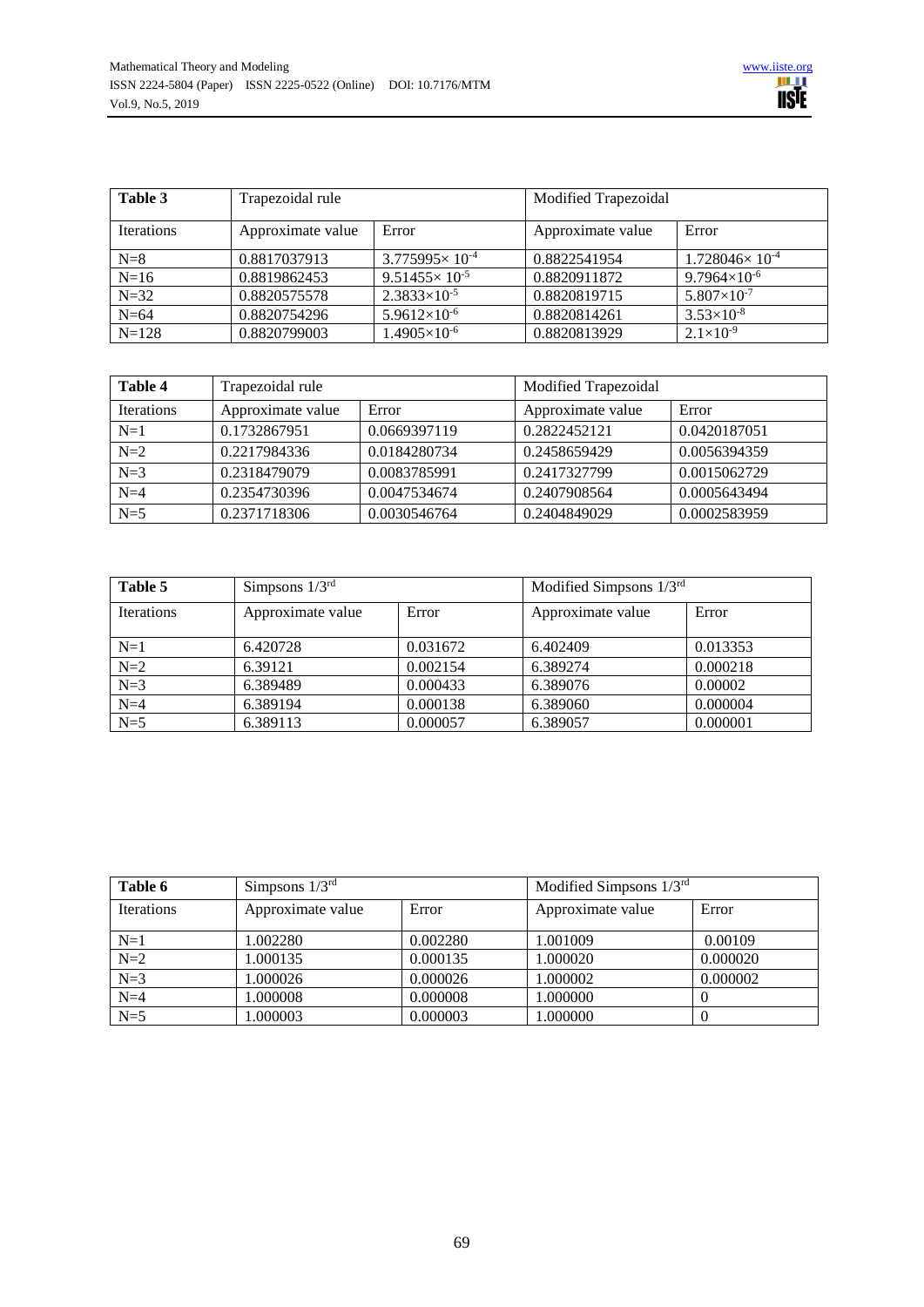| Table 7           | Simpsons $1/3^{rd}$ |                      | Modified Simpsons $1/3^{rd}$ |                      |
|-------------------|---------------------|----------------------|------------------------------|----------------------|
| <b>Iterations</b> | Approximate value   | Error                | Approximate value            | Error                |
| $N=8$             | 0.8820803966        | $9.942\times10^{-7}$ | 0.8820810096                 | $3.812\times10^{-7}$ |
| $N=16$            | 0.8820813286        | $6.22\times10^{-8}$  | 0.8820813855                 | $5.3\times10^{-9}$   |
| $N = 32$          | 0.8820813869        | $3.9\times10^{-9}$   | 0.8820813907                 | $1\times10^{-10}$    |
| $N=64$            | 0.8820813905        | $3\times10^{-10}$    | 0.8820813908                 |                      |
| $N = 128$         | 0.8820813907        | $1 \times 10^{-10}$  | 0.8820813908                 |                      |

| Table 8           | Simpsons $1/3^{rd}$ |              | Modified Simpsons $1/3^{rd}$ |              |
|-------------------|---------------------|--------------|------------------------------|--------------|
| <b>Iterations</b> | Approximate value   | Error        | Approximate value            | Error        |
| $N=1$             | 0.2379689798        | 0.0022575272 | 0.2430485380                 | 0.002822031  |
| $N=2$             | 0.2400312416        | 0.0001952654 | 0.2403412102                 | 0.0001147032 |
| $N=3$             | 0.2401845816        | 0.0000419254 | 0.2402411278                 | 0.0000146208 |
| $N=4$             | 0.2402128028        | 0.0000137042 | 0.2402297025                 | 0.0000031955 |
| $N=5$             | 0.2402208042        | 0.0000057028 | 0.2402274641                 | 0.0000009571 |

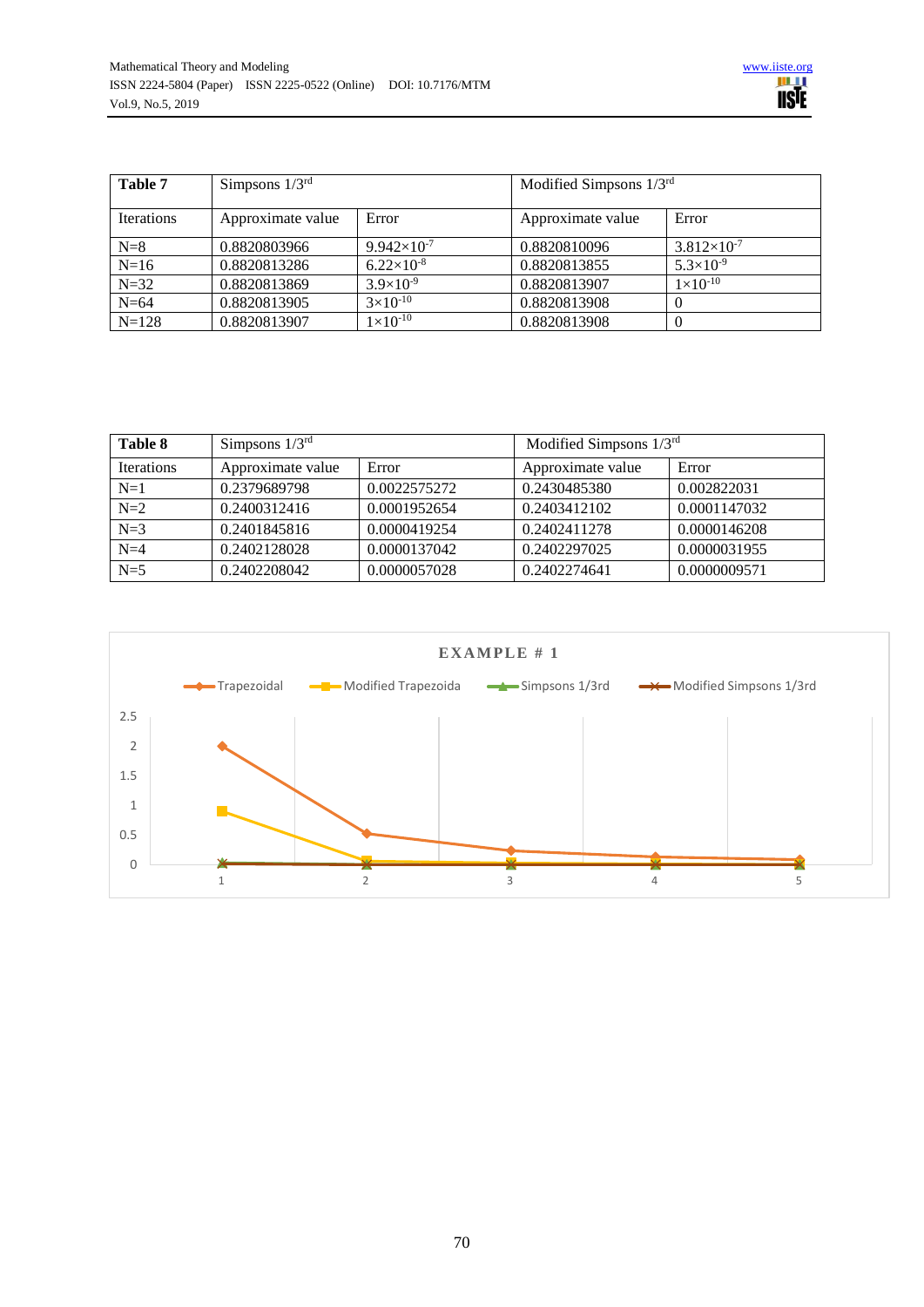

n m **IISIE** 



**1.1.4 CONCLUSION:** The conclusion of this paper can be summarized as

A new family of numerical integration of closed newton cotes is introduced which uses the mean of arithmetic and geometric means at derivative value. It is proved that the proposed method is more efficient than classical newton closed formulas. The error terms are calculated by using the concept of precision. The numerical values are also given to show the accuracy of the proposed method.

## **REFERENCES**

[1] Atkinson, K.E. (1989) An Introduction to Numerical Analysis. 2nd Edition, John Wiley & Sons. *New York*

[2] Bailey, D.H. and Borwein, J.M., 2011. High-precision numerical integration: Progress and challenges. Journal of Symbolic Computation, 46, pp.741-754.

[3] Burg, C.O., 2012. Derivative-based closed Newton–Cotes numerical quadrature. Applied Mathematics and Computation, 218(13), pp.7052-7065.